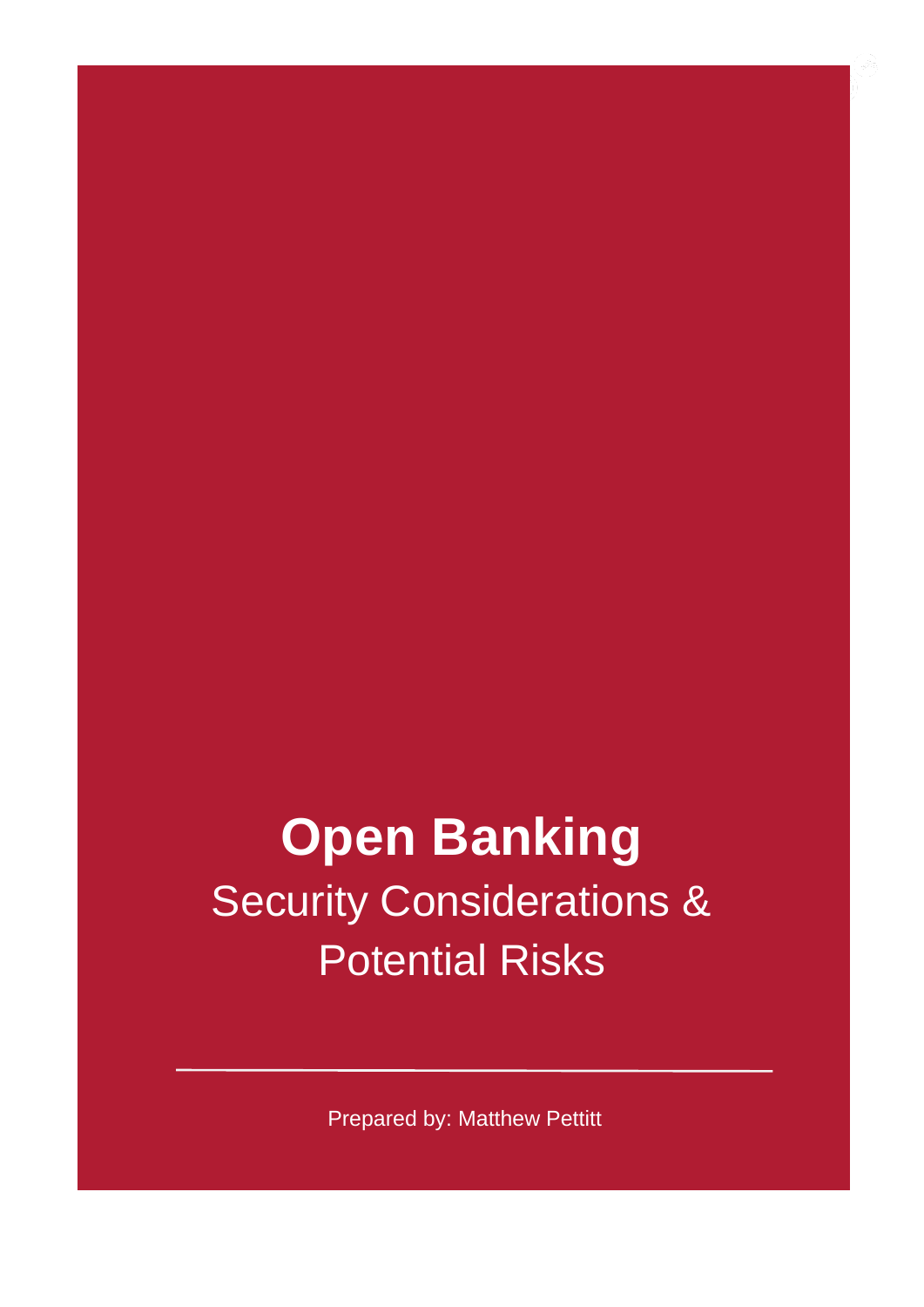### **Table of contents**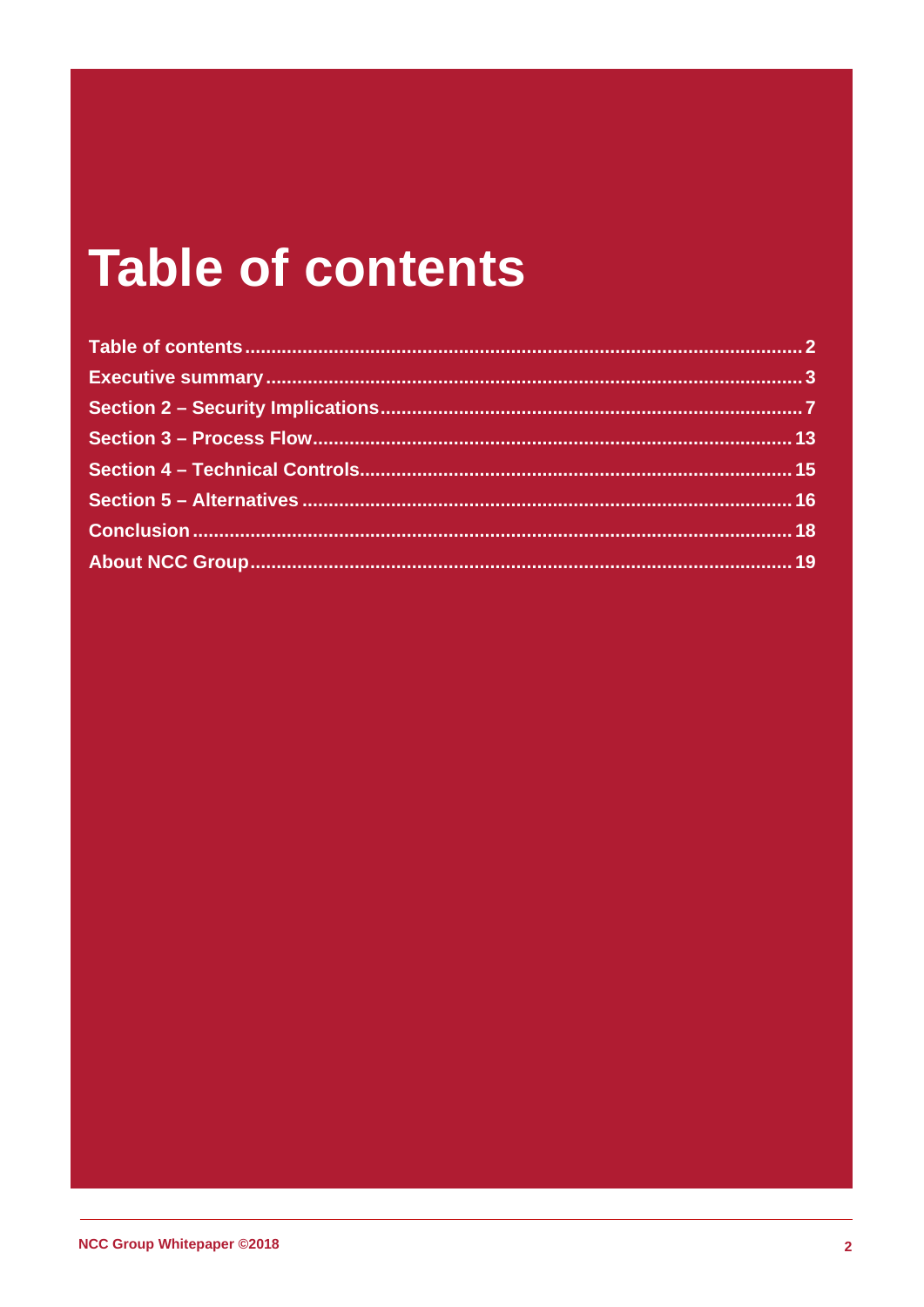### <span id="page-2-0"></span>**Executive summary**

### **What is Open Banking?**

The UK banking market has been dominated by a relatively small number of large banks, all of which provide basically the same services, and which have traditionally been subject to strong brand loyalty, partly due to perceived difficulty in switching banks. The Competition and Markets Authority (CMA) undertook an investigation in 2016, and one of the outcomes of this was to suggest that there should be a standardised way of providing banking information: both in terms of account features for customers looking for a new bank, and in accessing information about existing accounts, to aid with budgeting and choice. The Open Banking implementation entity was formed to guide this process, developing the APIs, messaging and security standards required.

The initial release of Open Banking, aimed at providing account information in a standard way, happened in March 2017. This comprised six API definitions, providing standard data about branches, ATMs, personal and business current accounts, loans, and credit cards. These APIs are read-only from the point of view of end users, and can be used by anyone to build applications and websites. As a result, from a security perspective, they are essentially equivalent to the bank public information websites.

The second release however, comprises a set of Read/Write APIs that allow customers to provide third parties with access to their bank account details, and even to allow third parties to take payments from their accounts. Obviously, the ability to access details of a customer account requires high levels of security, and all users of these APIs must be registered with the Financial Conduct Authority (FCA) as a specific type of business, relating to how they intend to use the data. These APIs are therefore almost equivalent to a bank's online banking websites, with a similar level of security required.

These were supposed to launch for the nine largest banks (known as the CMA9[1,](#page-2-1) and comprising AIB Group, Bank of Ireland, Barclays Bank, HSBC, Lloyds Banking Group, Nationwide Building Society, Northern Bank Limited, trading as Danske Bank, Royal Bank of Scotland Group, and Santander UK) in full on 13<sup>th</sup> January 2018. However, five of these were granted extensions in December 2017, ranging from six weeks to a year, to complete the process. One was granted a last minute extension, meaning that only Allied Irish Bank, Danske and Lloyds Banking Group actually launched on time. Of these, only Lloyds Banking

<span id="page-2-1"></span> $\ddot{\phantom{a}}$ <sup>1</sup> https://www.openbanking.org.uk/about-us/glossary/#cma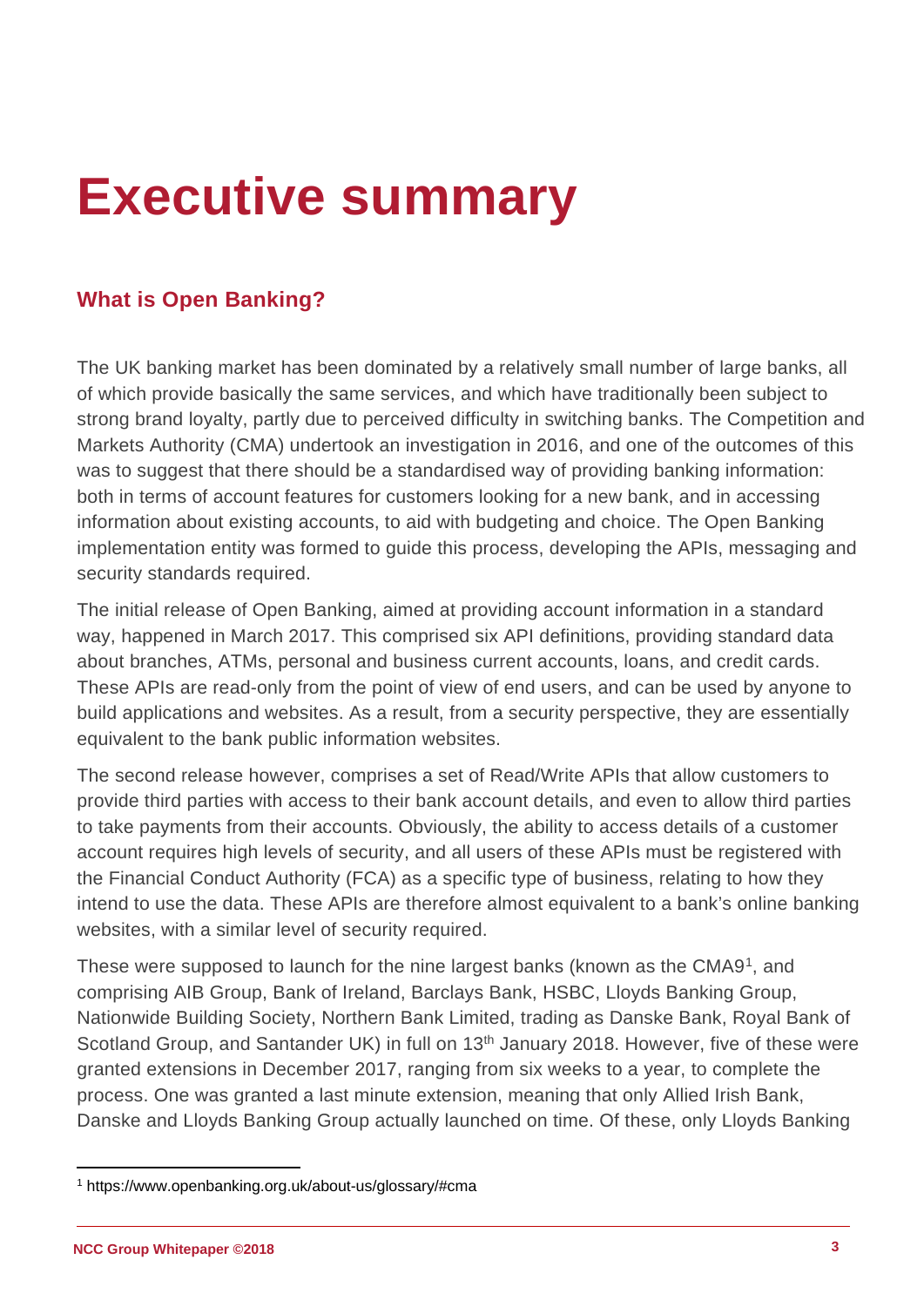Group offers personal bank accounts, with all three offering business accounts making use of the APIs.

Since this date was the first time third party providers were able to access actual bank implementations of the APIs, there were no immediate changes to banking aggregation applications like Yolt<sup>2</sup>, Money Dashboard<sup>3</sup>, or Emma<sup>[4](#page-3-2)</sup>. However, the launch enabled these types of provider to move towards testing against live implementations with real data, rather than reference implementations with fixed output data. It is likely to take several months for these services to start to use the Open Banking APIs rather than their current methods, which mostly involve logging into online banking services and scraping the required data. The FCA stated that approximately 40 providers were approved and registered in the three weeks following the launch date.

Open Banking in the UK has been aligned in many ways with the EU's Payment Services Directive 2 (PSD2) regulations, which specified requirements for banking providers to provide access to data, but did not go as far in defining the specific interfaces. As a result, the "Berlin Group", comprised of representatives from a range of banks across the EU has developed an alternative API covering many of the same features under the title NextGenPSD2. Given that many banks operate both in the UK and in the rest of the EU, it is likely that at least some banks will be implementing both the UK Open Banking APIs and an EU equivalent, although these are unlikely to apply to the same accounts. Under PSD2, the banks must provide an interface with a specified level of uptime, which provides a specific amount of information,

Other banks operating in the UK can optionally implement the Open Banking APIs too, although they can alternatively choose to implement PSD2 in other ways, such as by providing access to a custom API. Metro Bank<sup>[5](#page-3-3)</sup>, for example, have stated that customers will be able to authorise third party company access, but note that it will be through the Open Banking APIs. The Co-operative Bank<sup>[6](#page-3-4)</sup> has taken a more hands-off approach, simply stating that "we cannot hold you responsible for unauthorised transactions if you have shared your credentials with authorised AIS and PIS providers", but otherwise provides no details on how the PSD2 requirements will be met.

NCC Group has been working with a number of providers to ensure that appropriate security is both built into the specifications, and actively applied within specific implementations, both in the bank-specific and in the third-party facing sections.

#### **Misconceptions: What Open Banking is not**

There have been a number of misconceptions about what access Open Banking will provide

 $\overline{a}$ <sup>2</sup> https://www.yolt.com/

<span id="page-3-1"></span><span id="page-3-0"></span><sup>3</sup> https://www.moneydashboard.com/

<span id="page-3-2"></span><sup>4</sup> https://emma-app.com/

<span id="page-3-3"></span><sup>5</sup> https://www.metrobankonline.co.uk

<span id="page-3-4"></span><sup>6</sup> https://www.co-operativebank.co.uk/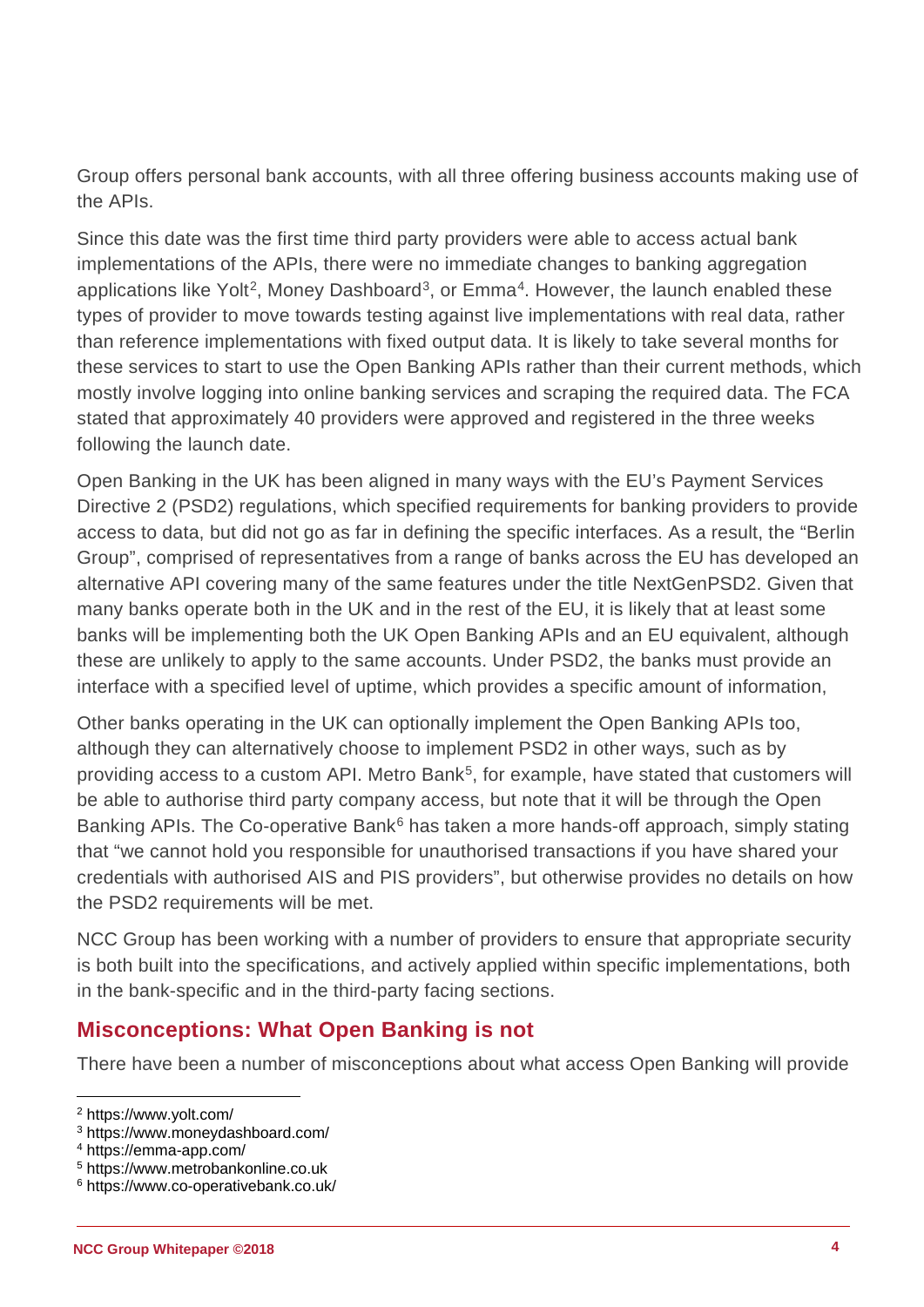to end users and to third parties. The key points here are that end users cannot sign up to directly access the bank-provided APIs, and that there is no obligation to provide access to any third party in this way.

Only registered businesses can be registered with the FCA, and hence with the Open Banking Directory. It is not possible for an individual to obtain access, even to their own accounts, without first setting up a business structure and following all the FCA reporting requirements. This is a non-trivial undertaking, with substantial ongoing requirements. Similarly, a business cannot register for access to the Open Banking Read/Write APIs without being FCA registered. This means that any access to Open Banking APIs for non-regulated businesses must involve a third party, which may limit the use for businesses in sensitive sectors. There is also a requirement that businesses with access to transaction details have insurance to cover any losses caused by their negligence.

Similarly, while it would in theory be possible for, for example, a supermarket chain to register as a third party provider and to send disapproving messages to mobile devices if they see a transaction for a rival store in a customer's banking history, this would require a number of steps from the user. First, the user would have to approve the supermarket's access to their detailed transaction history, then the supermarket would only be able to access the full details a limited number of times per day, unless the user was actively using whatever application to which the permission was linked. The supermarket would not be able to get this data as a result of receiving a payment from the user, or by making a request to the bank without the user's approval.

The "open" part of Open Banking is less about making the bank details themselves open, and more about making the process of obtaining information open. Rather than online banking details being passed to unknown processing partners, it should be possible to identify precisely which companies have been granted access to account details, both at the time of giving permission, and at any later point from a trusted bank interface.

It is also important to note that not every function of the full Open Banking system will be supported by all third party providers. The most obvious distinction here is the difference between payment providers and account information providers, but there are also distinctions between the levels of access that can be requested by information providers. Credit and debit transactions require distinct privileges: it is possible for a provider to request access to outgoing payments, without being able to view details of incoming salary payments, for example. The ability to tell who the recipient of a standing order is requires a higher level of privilege than the ability to tell the amount of a standing order, and there are other similar divisions for account details and beneficiaries.

The precise details that are requested are down to the third party provider, meaning that, just as with mobile app stores, it may be that providers request more permissions than are actually required, and the choice for the end user becomes "grant lots of permissions" or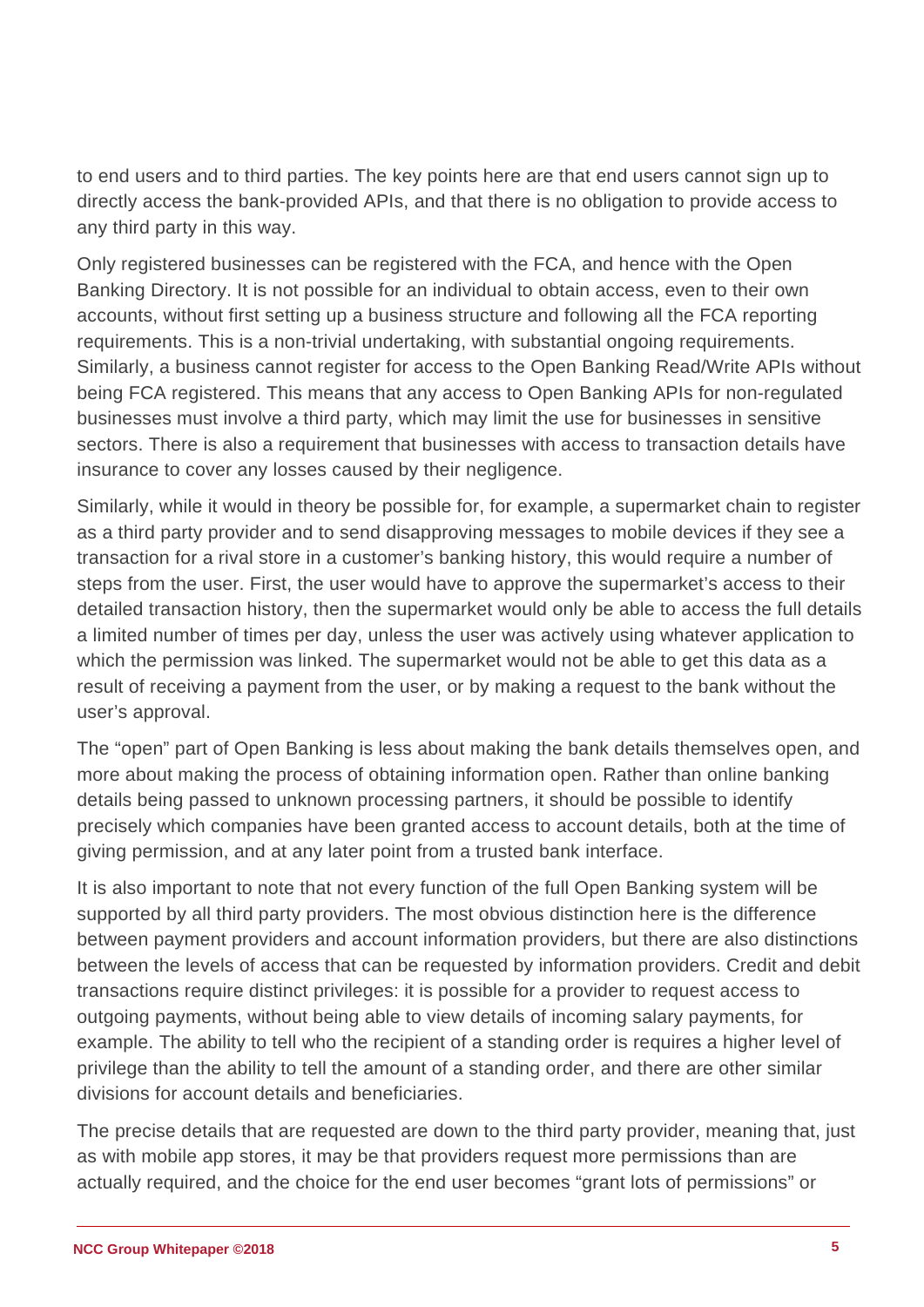"don't use this application". However, given that without using Open Banking APIs, the options tend to be not using the application, or granting full access to the online banking system, this is still an improvement.

The "open" part of Open Banking is less about making the bank details themselves open, and more about making the process of obtaining information open.

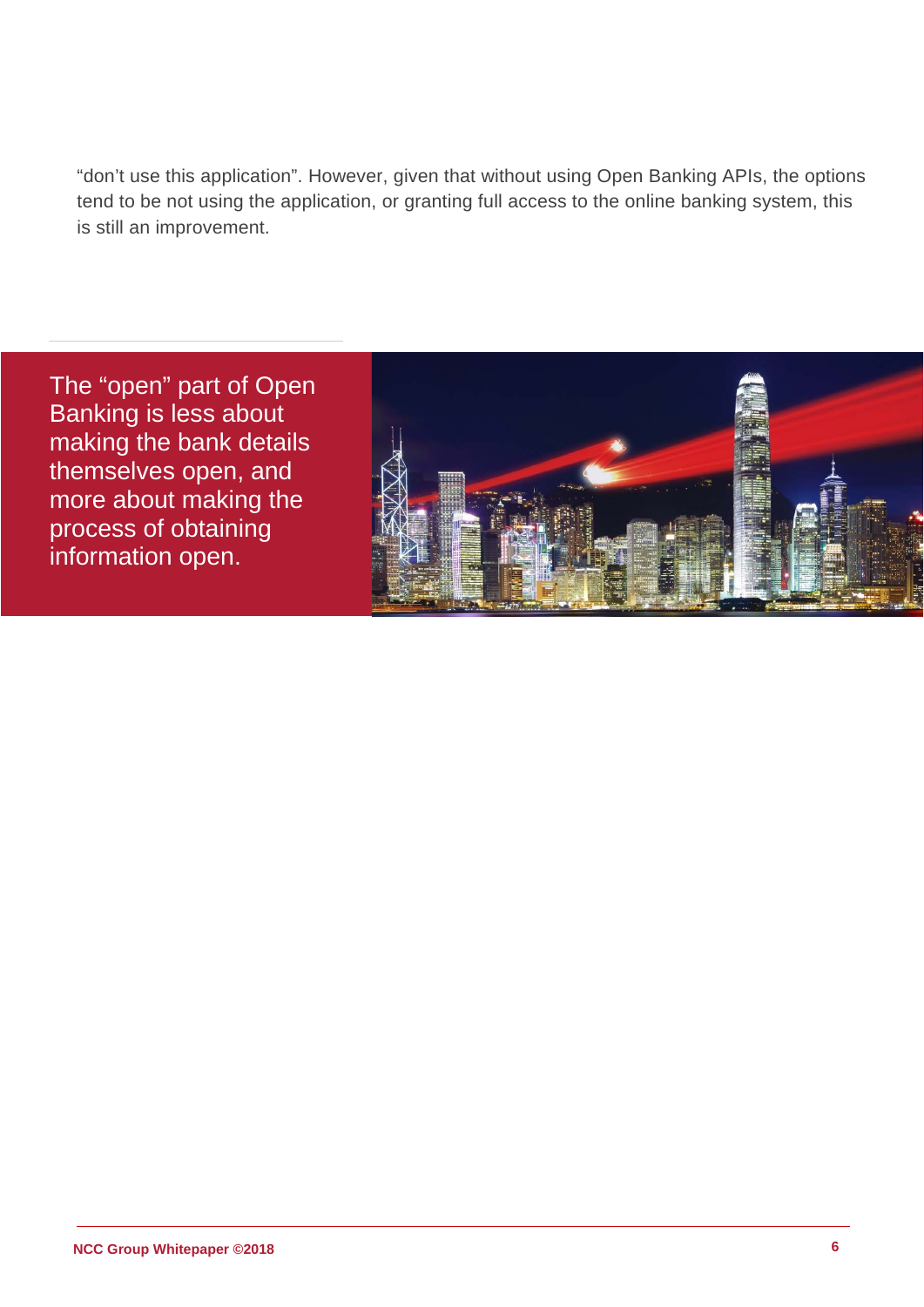# <span id="page-6-0"></span>**Section 2 – Security Implications**

#### **What are the risks?**

In order to understand the potential risks of the Open Banking system, it is first important to understand what the system lets users do. In short, a user can visit a third party website, authorise it to view account details, which may include details on balances, previous transactions, future transactions, standing orders and direct debit payments, and payment recipients, and then authorise specific payments to the third party.

Depending on the specific details, this information could be considered as highly sensitive to some users, while effectively public for others – the Open Banking system is designed for both business accounts and personal accounts.

For example, if a publicly traded business exposes the account balance, this is likely to be roughly in-line with the published account figures for the previous accounting period. However, an individual may want to keep their savings balance private, and may not want details of some transactions to be exposed to any third parties – especially where this may cause embarrassment or result in harassment.

It is also important that some terms used within the Open Banking specifications are defined:

- ASPSP Account Servicing Payment Services Provider. Usually a bank or building society, but defined as any provider of accounts which can be used as the source of banking data.
- AISP Account Information Service Provider. An API consumer that aims to provide information about the accounts to end users. A service that groups all bank accounts from multiple providers into a single dashboard would be an AISP, as would a service that sorts transactions into groups like "utility bills" and "eating out" for budgeting purposes, whether this applies to a single account or multiple accounts.
- PISP Payment Initiation Services Provider. An API consumer that has the permission to request payments to be made from one account to another. This applies to both transferring money between accounts owned by a single end user, and to making payments to a third party account.
- TPP Third Party Provider. Any business or person who is registered as an AISP, a PISP, or as both.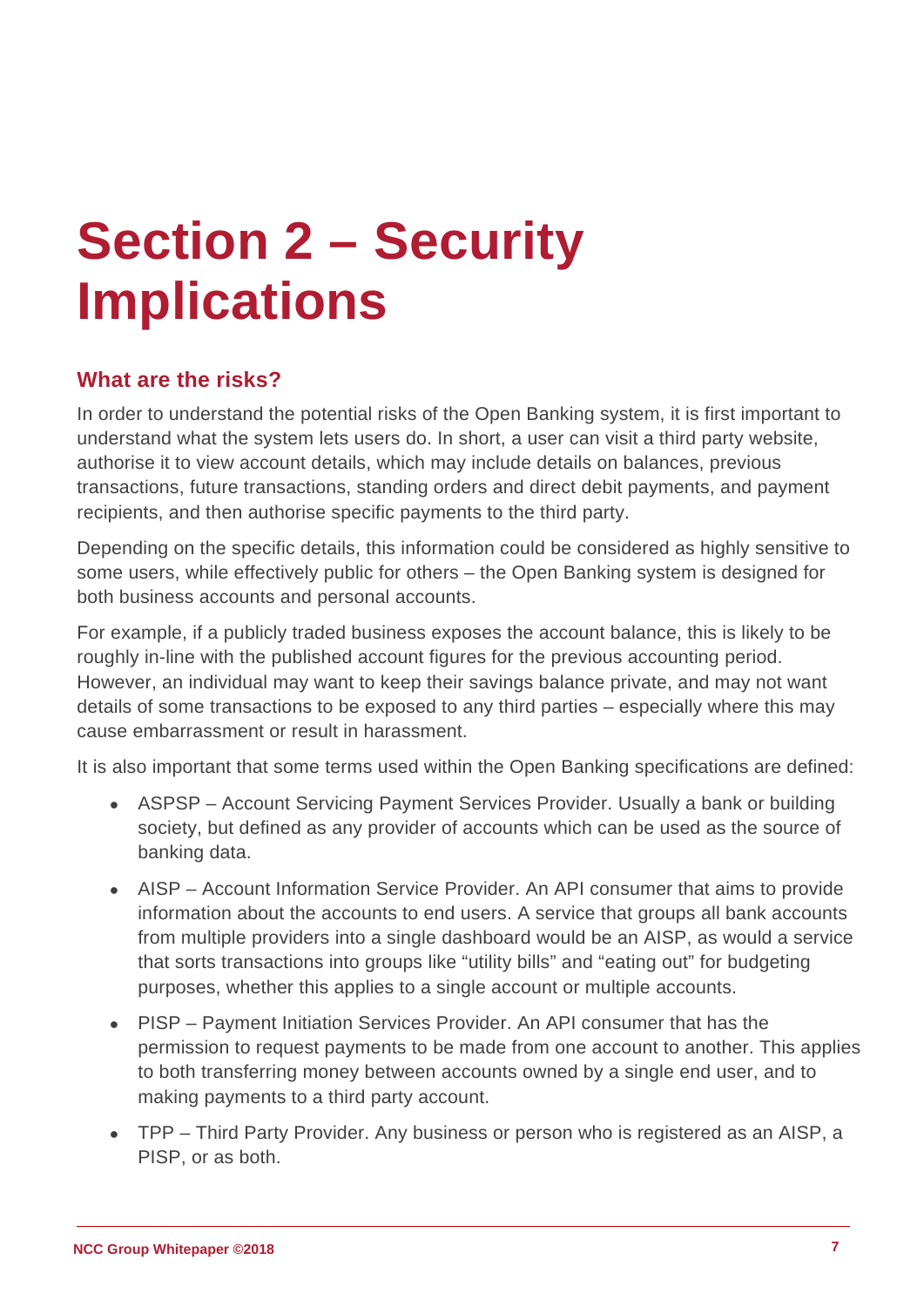• PSU – Payment Services User. An actual person who is using a service built on the Open Banking APIs.

Clearly, the risks are different for ASPSPs, AISPs and PISPs, and can apply to both providers and end users of the system.

#### **ASPSP risks**

From the point of view of an ASPSP, implementing the Open Banking Read/Write APIs is effectively providing a wrapper over pre-existing functionality. Obviously, banks previously had a requirement to keep track and somehow display transactions – this pre-dates internet banking, with paper statements or transaction books. Similarly, internet-banking systems tend to expose details of direct debits, standing orders and other payment recipients. The ability to create a payment is also nothing new, but the Payment Initiation API changes the flow, as it is no longer the account holder requesting the payment directly.

As a result of this, the first set of risks for ASPSPs are almost entirely equivalent to those for internet banking providers: ensuring that only the account holder and designated third parties can access the account details, ensuring that anyone who can access the account cannot make unauthorised changes (e.g. increasing the balance of the account arbitrarily), and keeping track of all actions performed for auditing purposes. However, since the aim of the system is to allow third parties to access specific details, these risks need to take the potential for third party interactions into account. For example, if a TPP has permission from multiple PSUs to view account details, it is important that the correct details are provided for each request. The impact of this could range from confusion, should an account balance shown to an end user be wildly different to that they are expecting, to a full breach of confidence, if the wrong account details were shown to an end user, exposing another user's personal information.

Including the Payment Initiation API functions further complicates this. While the currently defined specification aims to allow a PISP to initiate a single, immediate, domestic payment made in GBP, the plan for future expansion of the APIs allows for more complex payment methods. These range from payments in other currencies, recurring payments (e.g. subscription payments), future dated payments (e.g. setting a payment to go out after salary has been paid into an account), and even making payments from multiple accounts to a single recipient, as a single transaction. The risks for immediate payments include both financial risks to the ASPSP (what happens if multiple payments are initiated simultaneously, but where the combined amount exceeds that available in the account?) and to the end user (if a payment is made to an incorrect recipient due to a mistake in the application logic), and get more complicated when further options are provided. If a future payment to be made in another currency is scheduled, but the currency exchange rate changes dramatically for instance, how should this be handled?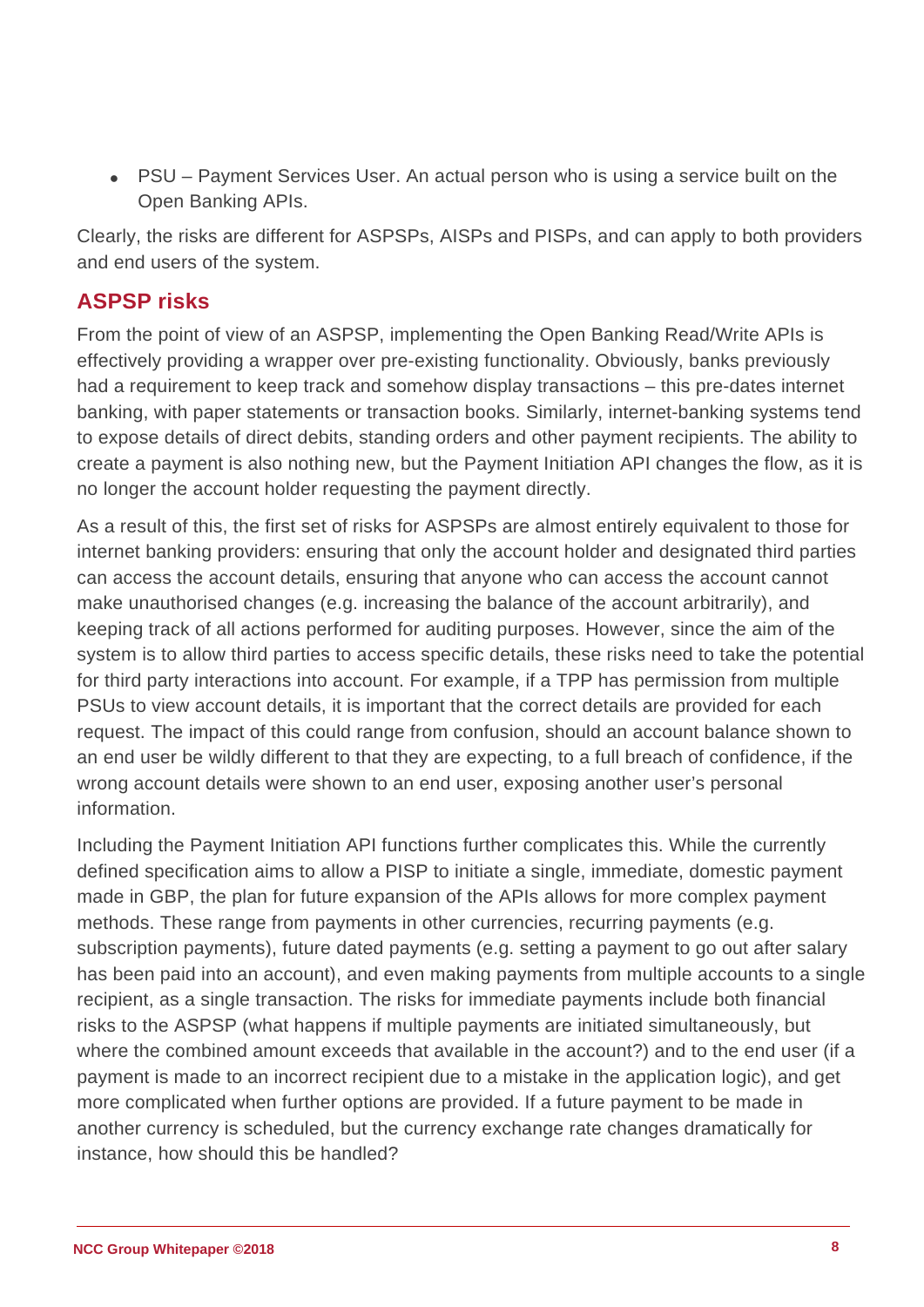In terms of handling mistakes and fraudulent transactions, the banks have the majority of the responsibility, as long as the third party is fully regulated. Upon being notified of a fraudulent transaction, the banks are supposed to refund the end user immediately, and then attempt to recover funds from the involved third party, rather than requiring that the customer wait until the bank has recovered the funds from the third party. This changes the process from a customer chasing a third party for return of their funds to a bank chasing the third party, with the corresponding change in funding and legal awareness, which should help with fund recovery. The maximum individual liability for transactions before telling the bank also drops from £50 to £35. This also presents a risk to the bank in the case of a fraudulent claim of fraud – where an end user claims that a third party has not provided a service, or has caused loss, when this was not actually the case.

The banks also face a risk in the form of the CMA and FCA wanting to ensure that security concerns are not used as an excuse for delaving the roll out of Open Banking APIs<sup>7</sup>. While the FCA does not want insecure implementations released, there is also limited patience in terms of delays caused by failed security assessments. This may result in some implementations needing to change internally over time, while maintaining the outward facing endpoints. In turn, this may result in complications due to interactions between functional and security related testing – in theory, there should not be any changes to the data returned following this type of change, but in practice, this is not always the case.

#### **AISP and PISP risks**

Third party providers wanting to offer account management and advice services have previously been limited to either requesting internet banking details from prospective users, then effectively screen-scraping the sites, or building distinct methods specifically handing each account provider (or utilising a third party supplier which handles one of these options). Until recently, providing internet banking login details was against most bank's terms and conditions, and the quality of bank specific APIs has been highly variable. As a result, most providers stuck to gathering limited data, restricting the potential impact of a data breach.

With the ability to collect all transactions from a given account, it is likely that third parties will have more data stored, which could increase the risk of data breaches. However, there is a requirement that AISPs wanting to use the Read/Write APIs are registered with a Competent Authority to perform services under the Payment Services Regulations or under the Electronic Money Regulations. This is the Financial Conduct Authority at the time of writing, but the guidelines have been written to take changes of name or function into account. Part of the requirements for being registered with the FCA is a commitment to periodic systems testing by a competent third party, but even with regular penetration testing it is possible for vulnerabilities to be introduced in software deployment or via systems that were excluded

<span id="page-8-0"></span> $\overline{a}$ <sup>7</sup> https://uk.reuters.com/article/uk-britain-fca-bailey-banks/uk-watchdog-tells-banks-not-to-use-security-concerns-tostifle-competition-idUKKBN1FR2TL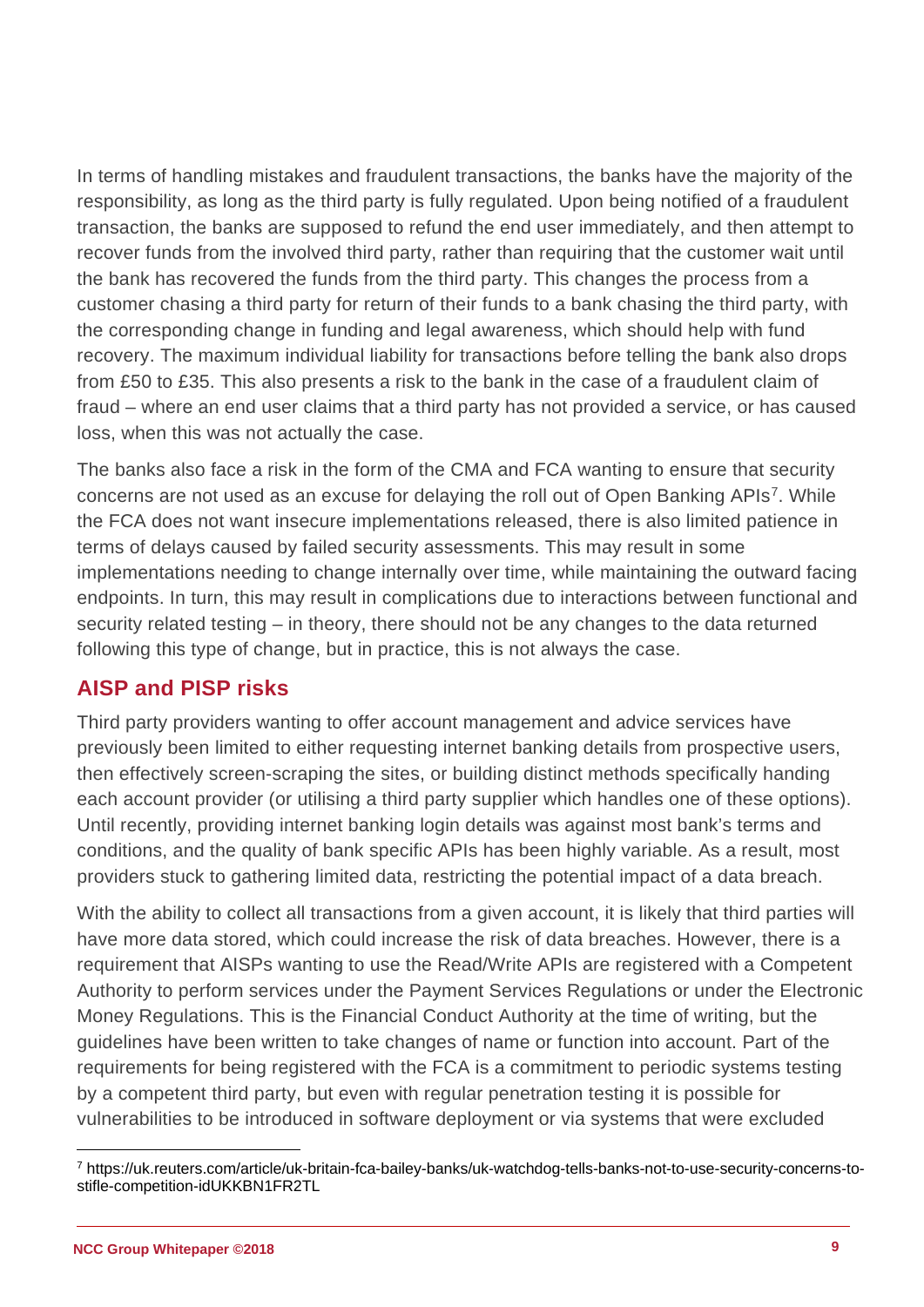from the testing scope.

AISPs also need to be aware of information leakage to other ASPSPs. Where a consolidation function is being used, it is important that account details are not exposed to other ASPSPs, even if data from multiple providers is being shown in a single view. This could be a particular problem where multiple end users are allowing a single AISP access to accounts, such as for a household budgeting application, where details from individual and joint accounts may be shown together.

Payment initiation is another complex area. To date, most online payments in the UK have either been through credit card processing gateway services, through direct credit card payments, or via services such as PayPal or Amazon Payments, which act as a buffer between the bank and the payment recipient. For the majority of smaller businesses, this is likely to remain an attractive option, since it avoids the requirement to register as a PISP, even if the intermediary services start to support Open Banking as a payment method.

For those businesses that decide to register as a PISP in their own right, however, this may involve increased interaction with banks. Since each ASPSP implements the same APIs, this should not massively increase the complexity of the system, but is likely to involve an increased number of participants compared to current solutions.

TPPs must also ensure that any log files stored as part of normal website activity do not include sensitive details, and that certificates used for authentication with banks are stored securely. These should not be new requirements, but there is always risk with adding new functionality to existing applications, and the potential impact of losses relating to banking data may be greater. Implementing a secure software development lifecycle is one way to minimise the risks of mistakes in application development, but is not sufficient as the only protection.

#### **PSU risks**

The Open Banking ecosystem has been designed to be safe for end users, with Open Banking Limited being intent on showing that security has been one of the key points with documents such as their "Background to Open Banking" document<sup>8</sup>. This emphasises the requirement for TPPs to be registered with the FCA, the requirements for all companies involved to comply with Data Protection laws, and the ability for end users to provide explicit consent for access, which can be revoked at any time.

However, there are always potential dangers when relying on end user consent. Users may not read the full descriptions of what permissions they are giving to the third party, or provide access to excessive permissions because they are requested, even when they may not be required – an end user does not have the option to deselect specific elements requested.

<span id="page-9-0"></span> $\ddot{\phantom{a}}$ <sup>8</sup> https://www.openbanking.org.uk/background-to-open-banking/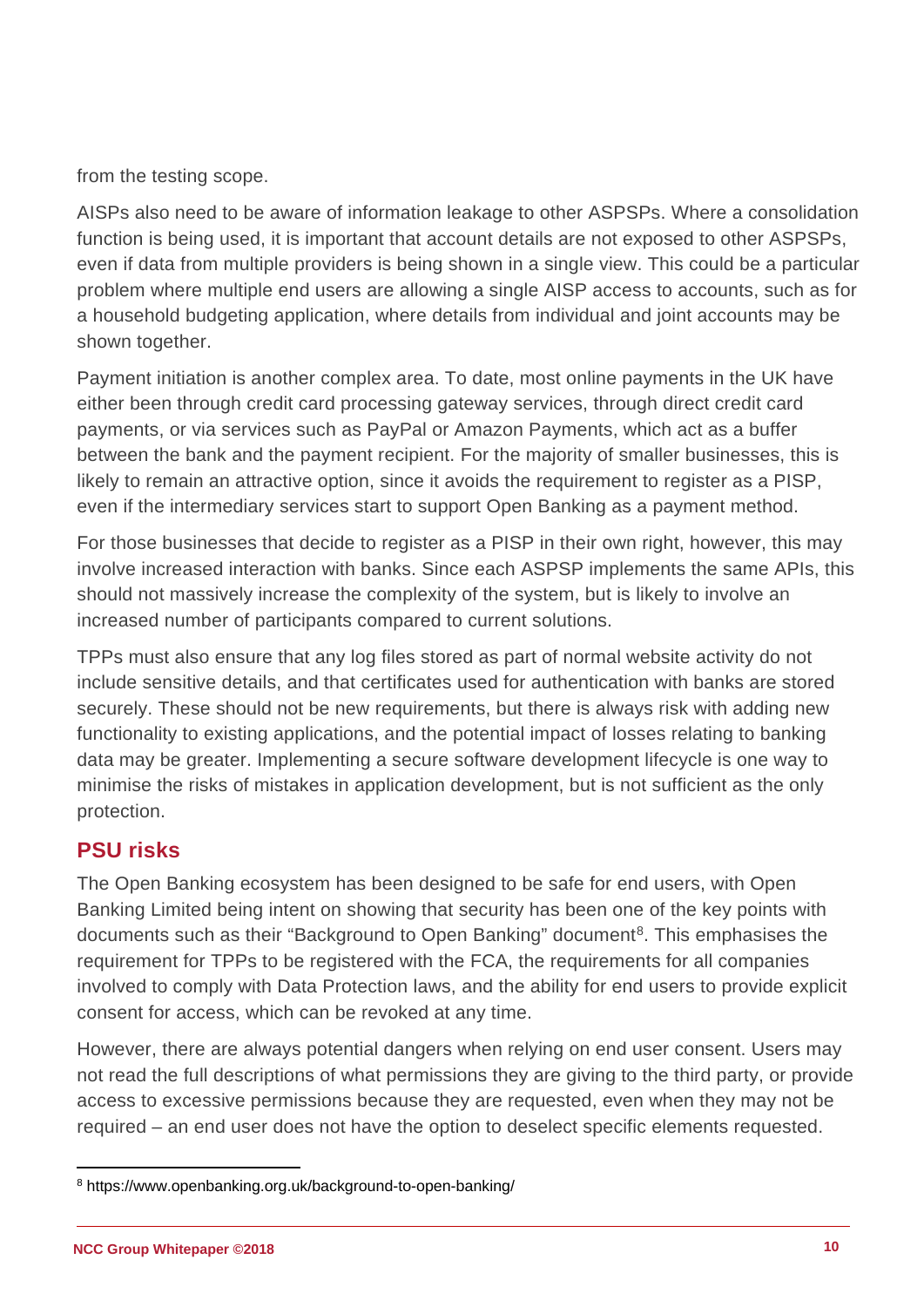There are also some discrepancies in the documentation between the behaviour of the APIs and the descriptions of the behaviour shown: most notably that the consent model guidelines show the "transactions" permission as providing details of transactions for the last twelve months, while the API is defined as providing all transactions for a given account, with no time limit.

It may also be possible for phishing style attacks to be performed, with the aim of obtaining end user banking credentials. This would be a particular risk for mobile apps, where the URL of visited pages is not always clearly displayed. This risk could be partially mitigated with multi-factor authentication, although an attacker mimicking an Open Banking authentication process may be able to pass valid 2FA details supplied by the user to the legitimate site as they are provided.

While third parties in the Open Banking ecosystem have to be registered with the FCA, there is no obligation that they are also impartial. Therefore, end users have to be aware that third parties may not always have their best interests in mind. This is not a specific risk introduced by Open Banking, although since users have to interact with their banking provider during the initial process, there is a risk that more trust is given to TPPs than would be for other providers. As with any other commercial transaction, though, users should be aware of details such as whether particular suppliers have commercial relationships with advisors, or whether there are financial incentives for an advisor service to recommend a specific supplier.

Newspapers have also been keen to highlight the potential risks to end users, with headlines such as "'Open Banking' revolution will leave account holders at mercy of 'hackers and thieves', banks warn"[9](#page-10-0) and "Open banking? I think I'll be keeping my door shut"[10](#page-10-1). In some cases, these articles appear to stem from a fear of third parties being able to get account information without user interaction – a problem that may have roots in branding, rather than reality. Other potential problems include those mentioned already: phishing sites, malicious third parties gaining access to the system, and insecure development processes leaving potential holes in TPP applications.

#### **Third party TPPs**

As mentioned previously, account aggregation services that existed before the launch of Open Banking have mostly been restricted to either accessing data by pulling it from the normal customer online banking systems, which, depending on the bank, could require end user interaction to be able to update balances or transaction details, or building bank specific interfaces. Other providers have out-sourced the data collection to third parties such as

<span id="page-10-1"></span><span id="page-10-0"></span> $\overline{a}$ <sup>9</sup> http://www.telegraph.co.uk/news/2018/01/12/open-banking-revolution-will-leave-account-holders-mercy-hackers/ <sup>10</sup> https://www.theguardian.com/money/blog/2018/jan/13/open-banking-app-data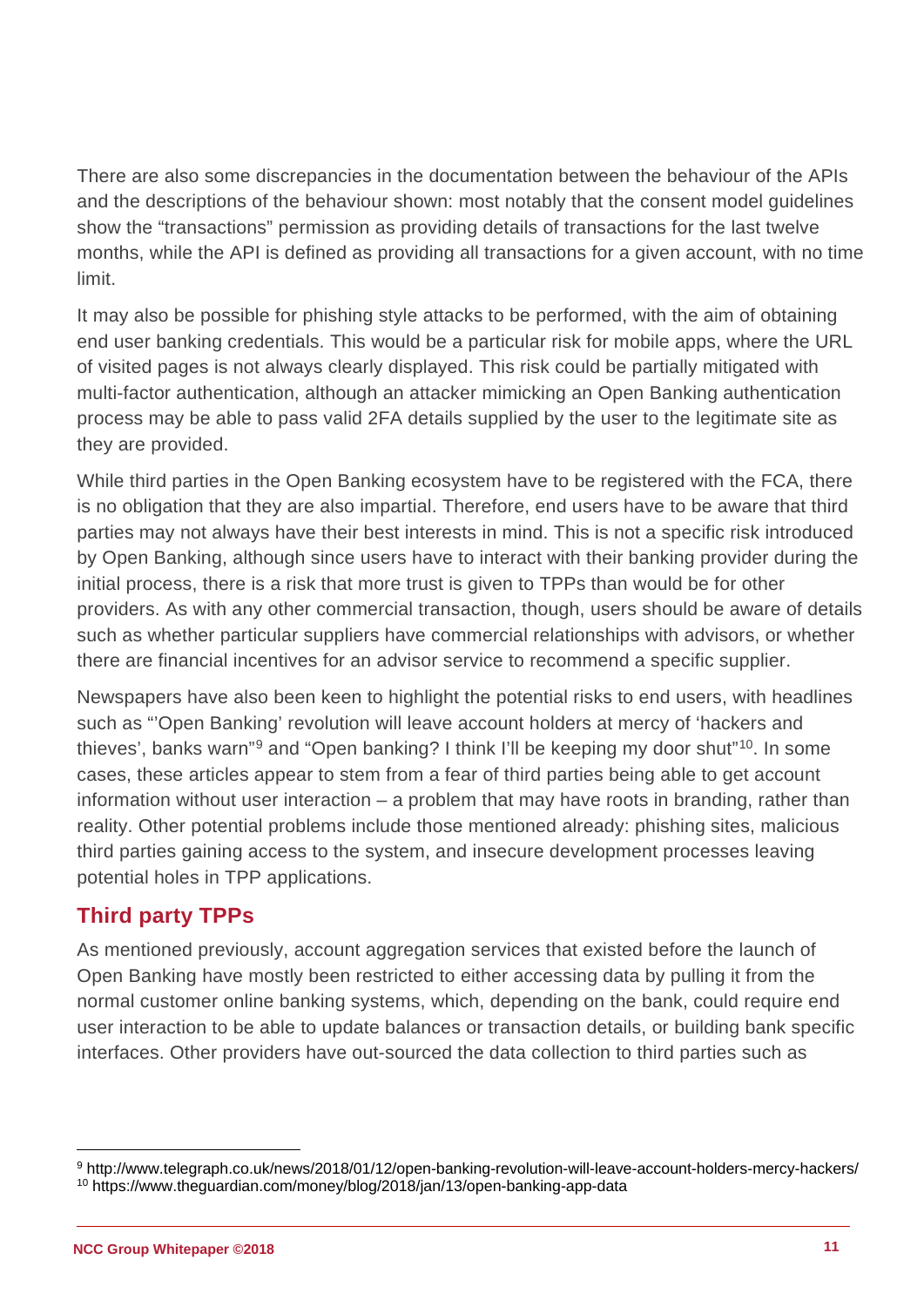Yodlee<sup>11</sup>, Eurobits<sup>[12](#page-11-1)</sup> or OpenWrks<sup>13</sup>, who specialise in handling any changes to the data provided from the banks and wrangling it back to the expected format for end users, usually providing a standardised API for all responses, no matter which bank provided the original data.

Since these providers already allow for access to more banks than the Open Banking APIs, it seems likely that many services may stick with the third party providers, rather than becoming Open Banking AISPs in their own right. Where these providers merge data obtained from Open Banking APIs and legacy approaches, there is potential for consumer confusion: why do some accounts need the full online banking login details to be provided to this third party, while others direct the end user to the bank's own site? In some cases, there may also be data protection issues with using third party providers. Yodlee, for example, is a US company, so may not meet all requirements for holding data which EU companies are subject to.

These services may also be a source of confusion for users. Since the aggregation service would be the TPP, from the point of view of the bank, it is important that the interface shown to end users makes it clear that the aggregation service is acting on behalf of the company that the user was interacting with. This potential risk has been identified within the Open Banking specifications, with detailed guidelines available on the consent model that should be used<sup>[14](#page-11-3)</sup>. However, it may not always be fully clear to end users precisely which entities they are dealing with, or which of those entities are fully regulated with the FCA. This information could be important if the user wants to revoke permissions from a specific TPP. It is currently unclear how an end user could revoke permission from a regulated TPP that acts as an intermediary for multiple end services: imagine revoking access from one shop that uses PayPal, without affecting other payments going to other shops from the same PayPal account.

#### **Existing risks**

There are also security risks which are not new to Open Banking, but which potentially gain potency when combined with the type of information being exposed. These could include the use of externally hosted scripting libraries on third party sites. While the third party provider would be registered with the FCA and with the Open Banking Directory, and hence subject to regular security assessment, hosts of external script files would not be. Therefore, should the external host be compromised, details could potentially be extracted about end user accounts. Obtaining the bank account number and sort code, along with the name and address of the account holder, would be sufficient to set up Direct Debit payments, for example. While it is

 $\overline{a}$ <sup>11</sup> https://www.yodlee.com/yodlee/emea/

<span id="page-11-1"></span><span id="page-11-0"></span><sup>12</sup> https://eurobits.es/

<span id="page-11-2"></span><sup>13</sup> https://www.openwrks.com/

<span id="page-11-3"></span><sup>14</sup> https://openbanking.atlassian.net/wiki/spaces/DZ/pages/23429879/Consent+Model+Guidelines+-

<sup>+</sup>Part+1+Implementation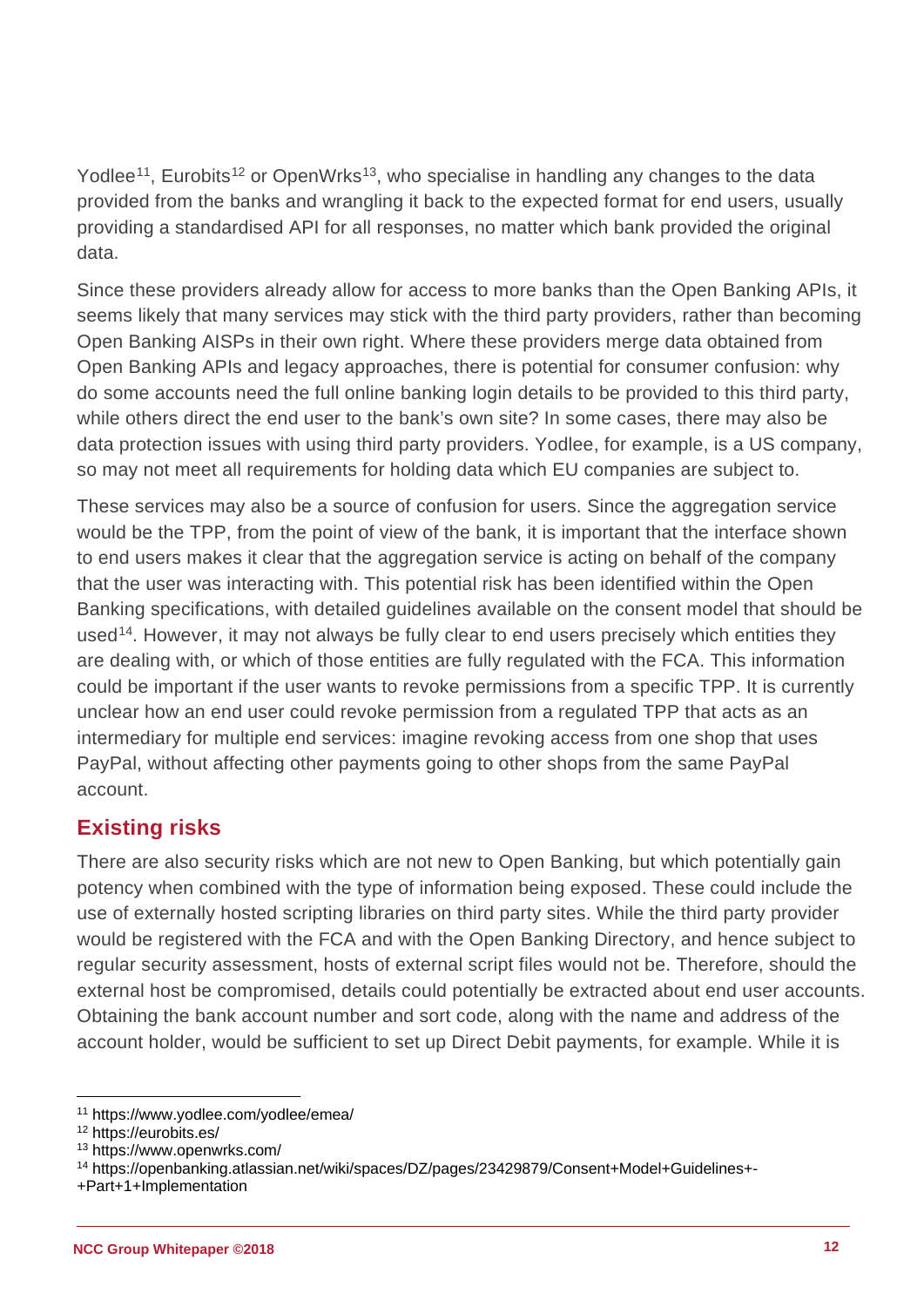unlikely to result in a direct benefit to the attacker, due to the requirements for accepting Direct Debit payments, it could certainly cause disruption to the victim. Similar attacks could occur without the need for an external hosting partner if cross-site scripting vulnerabilities exist within the TPP application, or if the storage of retrieved data is insufficiently secure.

While banks have been subject to regular security assessments for a long time, and tend to have incorporated the requirement into development processes, companies wanting to follow "release early, release often" type deployment strategies may find this difficult to incorporate.

### <span id="page-12-0"></span>**Section 3 – Process Flow**

#### **How should an Open Banking transaction work?**

The intended flow for an Open Banking account information transaction involves at least three parties: an end user (PSU), a third party provider (AISP) and a banking provider (ASPSP). The third party provider prompts the end user to allow access to account information, explaining what information will be accessible if permission is granted. The third party also needs to identify the bank from which the end user wishes to provide information.

The third party then connects to the bank to create an "account-request", which informs the bank that one of their customers wants to grant access to the third party, although not, at this stage, which customer. It does tell the bank what permissions are being requested, and potentially an expiration date for the access. The bank then responds with an AccountRequestId, which acts as an identifier for the request through the subsequent steps.

The third party then redirects the user to the bank's authentication system, including the AccountRequestId in the redirection. The end user logs into the authentication system provided by the bank, using whatever methods the bank determines as being necessary. This might include logging in with normal internet banking credentials, a distinct set of Open Banking credentials, multi-factor authentication, or even the use of a dedicated application supporting custom features like biometrics or hardware tokens. The key thing here is that the connection at this point is between the end user and the bank. The third party is not involved directly, which is intended to increase the end user security since they never directly provide details to the third party. The end user is again shown the permissions that they are granting, and can choose to reject the request. It is not possible to reject parts of the request, however – either all permissions must be accepted, or the whole request must be rejected.

Assuming the end user accepts the permissions, they can then select which specific account or accounts they want to allow the third party to access. Having done this, the bank then redirects the end user back to the third party site or application. The third party then exchanges the AccountRequestId token for an access token, by sending another request to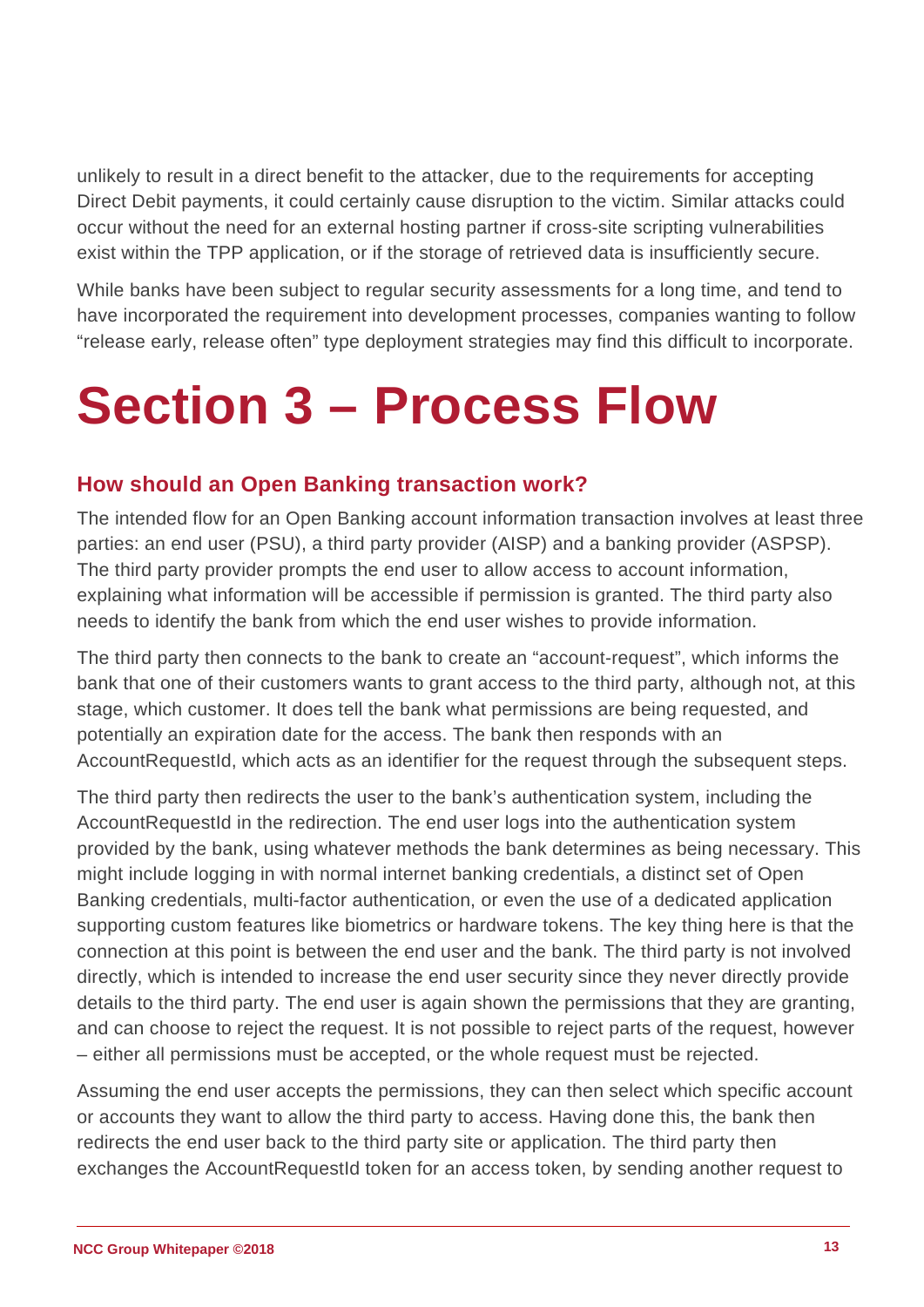#### the bank.

Now the third party can make requests directly to the bank using the access token. The first request the third party makes should retrieve the specific accounts that the end user selected on the bank system. Subsequent requests to the bank from the third party will relate to a specific account, and include an AccountID returned from this initial request.

The access token remains valid for future requests, meaning that the third party is able to access updated details relating to the end user accounts, without requiring the end user to grant consent again. An end user can revoke consent from a given third party at any point either from the bank interface (where the third party may not be informed of the revocation until they next make a request to the bank), or from the third party (where the bank may not be informed, despite provision being made within the APIs to allow third parties to inform banks of revoked consent). An access token remains valid for up to 90 days, with end users required to reauthorise specific TPPs if they want to allow ongoing access.

There are also some regulations which limit the ability of a third party provider to access account details without the end user "actively requesting information". Specifically, by default, a third party can only access an end user's account details up to four times in a 24 hour period, unless the end user is actively requesting the information. What counts as "actively requesting information" is not strongly defined, however, and the mechanism by which this is indicated to the bank (passing the end user IP address) is optional for third parties. Banks may also choose to limit the validity period for access tokens, requiring a third party to reobtain consent from the end user for continued access.

The process for a payment request is similar, although the current specifications require a new consent step for each payment, rather than a lasting permission. This is likely to change as recurring payment features are added.

#### **What could go wrong and what prevents it?**

The three-way flow is intended to minimise the risks to all three parties. The end user never provides their account details directly to the third party, instead only interacting with their bank, with whom they have a pre-existing trust relationship. The third party provider does not have to rely on the end user supplying financial details, but can instead rely on the bank to provide accurate information; this may be a particular concern for suppliers of loans or credit agreements. The bank can limit the information provided to third parties, and verify with their customer that they are happy for the information to be shared.

Nevertheless, it is still possible for steps to go wrong. The end user must trust the third party to request the correct permissions, and to redirect them correctly to the valid bank endpoint. Should a third party application be compromised, it may be possible for a malicious actor to direct end users to a fake bank endpoint, resulting in the loss of credentials. In theory, the bank must also trust that the redirection target supplied by the third party is valid. However,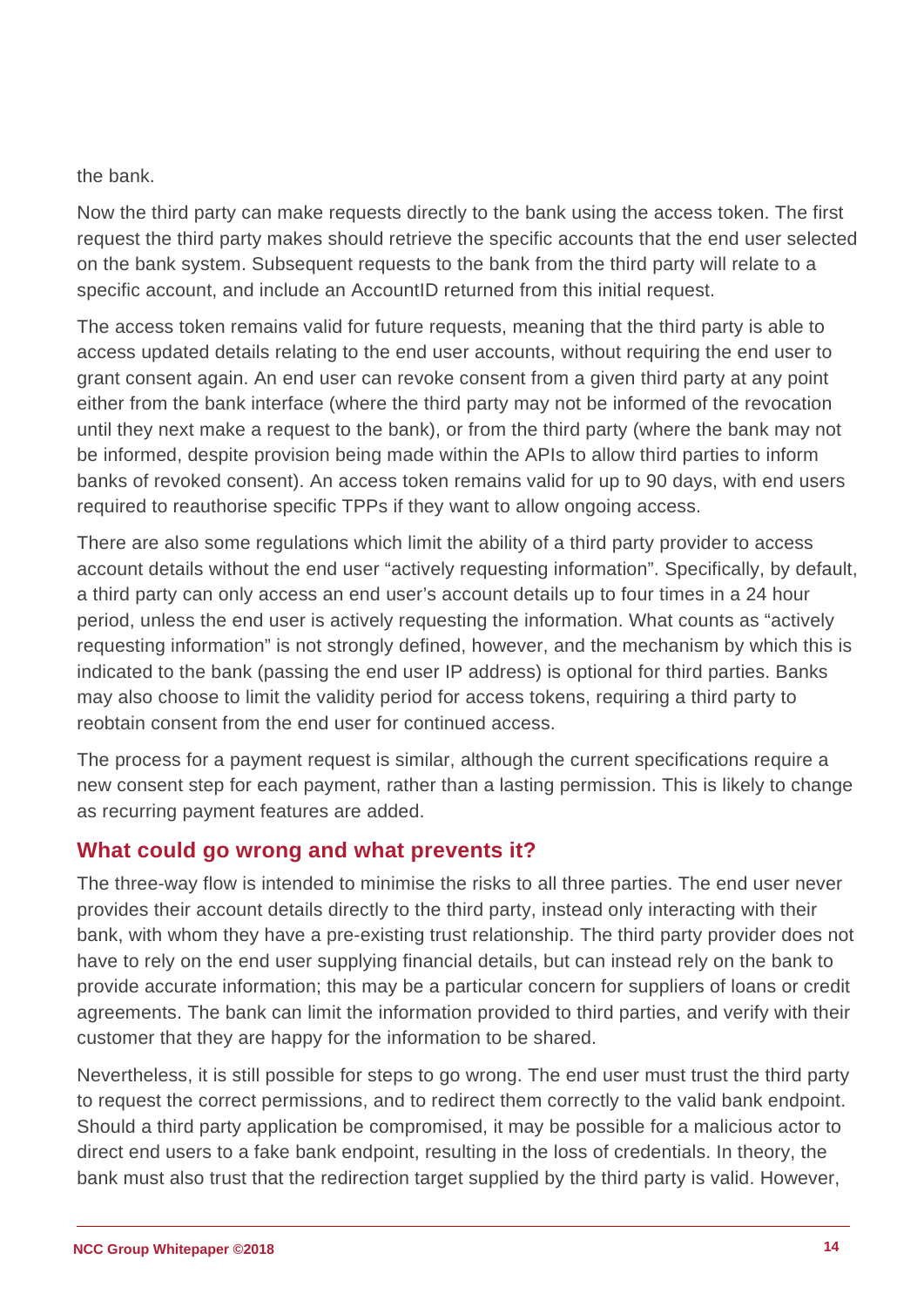according to the specification this must match the original redirection URL as provided when the third party registered for access to the bank APIs, which should prevent this from being practical.

A third party can claim that a customer is present by supplying an IP address in an "x-fapicustomer-ip-address" header, although there is no way for the bank to verify this for requests beyond the initial consent process. This may allow third parties to make additional requests, with little oversight from the end user. Detecting this would be difficult, although the potential reputational damage would act as a deterrent for businesses that rely on having FCA approval.

Once the access has been granted, the account details are available to the third party and can therefore be stored in systems under their control. At this point, the Open Banking element has no further impact, but the data could still be accessible in the event of problems with the TPP application, the infrastructure on which this sits, or while in onward transit from the TPP to other systems. There are also form-monitoring libraries designed to help with UI problems which will store all data submitted in forms on sites which are using them. If a TPP misconfigured one of these libraries, the data might not stay where it should.

# <span id="page-14-0"></span>**Section 4 – Technical Controls**

The Open Banking ecosystem builds upon the pre-existing OAuth2 framework for Financial APIs created by the OpenID Foundation. Specifically, some elements of the original framework are extended or established as firm requirements, while others are reduced due to other technical provisions making them less relevant.

For example, Open Banking specifications require that authorisation servers only support communication from confidential clients which have specific requirements regarding authentication processes. However, the requirements for a confidential client in Open Banking specifications allow more methods to be supported than the original OpenID specifications did.

Additionally, the Open Banking ecosystem includes a directory of third party providers. This ensures that only entities who are authorised by the current competent authority are able to register with banks as providers. A number of businesses registered on the initial launch date, mostly wanting to offer business account functions, and the process to allow further registrations is now in place.

For a third party provider to be able to act as an AISP or PISP for a given bank, they must first register for access to the bank's API implementation. As part of this per-bank registration process, the bank checks with the Open Banking Directory for the status of the third party.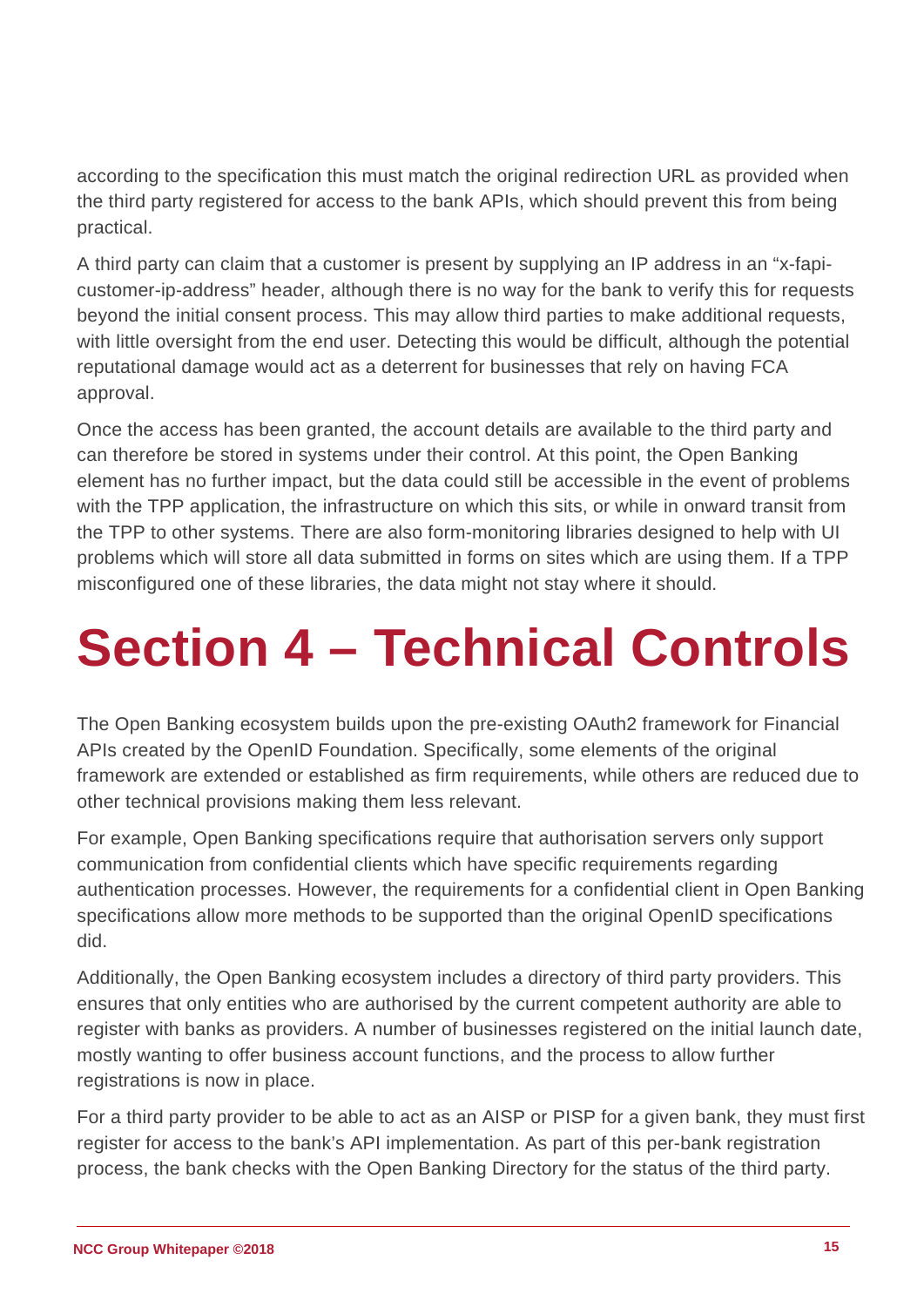The directory can indicate whether a third party is registered with the competent authority and whether they have been suspended or removed.

Third parties must register with each bank from which they wish to access account details, and banks cannot refuse access to third parties who are appropriately registered with the FCA. The third party must provide a software statement, which defines what permissions they want to be able to access, and a set of callback URLs, where the bank should redirect users who want to authorise the TPP, following the authorisation process. These details can only be changed by specific named contacts from the TPP.

Once registered with the bank, the TPP can allow end users to trigger authorisation requests, using the flow mentioned previously.

<span id="page-15-0"></span>While it would be theoretically possible for a TPP to make automated or fake authorisation requests, in order for these to be successful the TPP would have to correctly guess the password for the end user and bypass any second factor required by the bank.

## **Section 5 – Alternatives**

The PSD2 directives that Open Banking APIs implement do not require that these specific APIs be used. In fact, they just make it so that banks must allow users to be able to provide their account information to a third party. This is the reason for changes to terms and conditions for bank accounts over the last year or so, where wording such as "you must not provide your online banking details to anyone else" has been changed to "you may use thirdparty providers who offer account information services or payment initiation services as long as they are authorised by law".

This means that providers are free to ignore the Open Banking APIs, and continue to use screen scraping (at least until a ban on it comes into force in September 2019<sup>[15](#page-15-1)</sup>) or custombuilt parsing applications. There are also companies which effectively provide an alternative to the whole Open Banking ecosystem, such as Teller.io<sup>[16](#page-15-2)</sup>, who offer a reverse-engineered API to (at time of writing) 11 banks, including some who are not part of the CMA9. Teller have to keep updating their interfaces to preserve access to the account information whenever the mobile banking applications (or, specifically, the back-end calls they make) are modified, and are not FCA registered, so may not be allowed under the terms of some banks. Nevertheless, the Teller API provides similar levels of access to the official Open Banking APIs, and in some

<span id="page-15-2"></span><span id="page-15-1"></span> $\overline{a}$ <sup>15</sup> https://www.out-law.com/en/articles/2017/november/psd2-screen-scraping-ban-confirmed-in-finalised-standards/ <sup>16</sup> https://teller.io/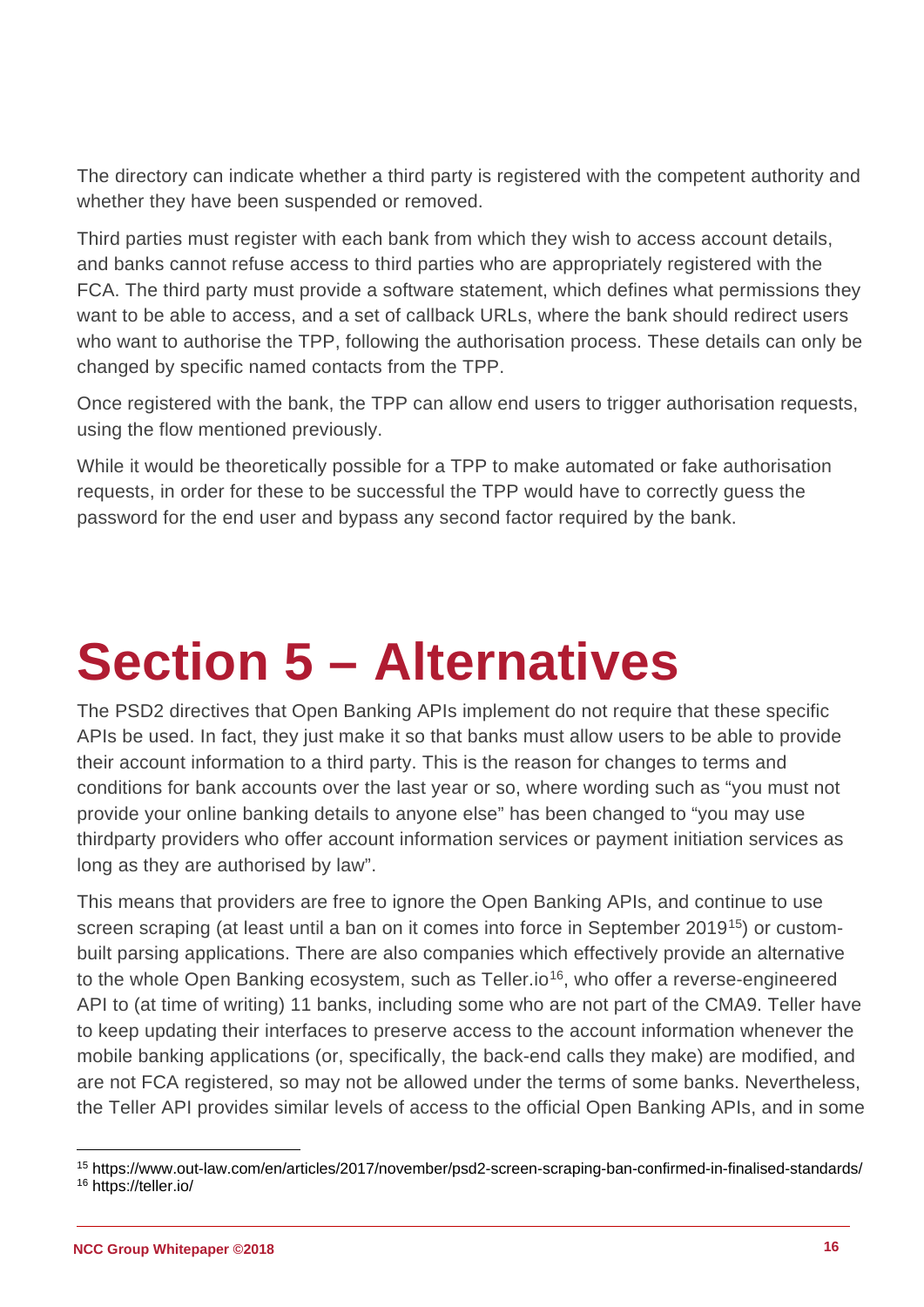cases allows more access than is available from Open Banking. Teller also allows individuals to gain access to their account information.

The legality of reverse engineering in this way is subject to dispute. The banks include statements prohibiting reverse engineering in their terms and conditions of use for mobile applications, but the developers of Teller point to an EU directive which allows for adaptation of code for interoperability purposes. As a result, there is an uneasy relationship between some banks and the service, although others have agreed on official methods of access. There are also questions about who would be liable should problems arise: Teller, the application developer, the bank, or the end user.

Using a service like this may not be covered by as vigorous fraud protection as the official Open Banking standards. For example, some banks specify that end users are responsible for checking that companies they grant account access to are regulated. This is simple with the official Open Banking APIs: if the company can use them, they are regulated. For other methods, it becomes a matter of checking on the Financial Services Register<sup>[17](#page-16-0)</sup> and ensuring that the company is listed with a suitable status. If there were a problem with an alternative like this, the banks would be able to reject claims for refunds more easily, although it seems unlikely that this was the intention of the regulations.

Another alternative API is provided by TrueLayer<sup>18</sup>. As with Teller they provide a unified API for multiple banks, which utilises a mix of scraping, bank specific access and, as soon as the APIs are fully available, the Open Banking APIs. Unlike Teller, TrueLayer are authorised with the FCA to provide both payment initiation and account information services, so would benefit from the full fraud protection required under the PSD2 directives, even if using legacy access methods. They also offer a different set of ASPSPs to the CMA9, including some providers who only offer credit cards. Teller and TrueLayer are not the only providers of unifying APIs, but both are concentrating on the UK market initially rather than aiming to gain global coverage as a first step.

Any service that stores sensitive credentials such as bank details is potentially a high value target for attackers. Therefore, it is important that security has been built into this type of system at a core level. Even if financial losses were covered, the requirement that original credentials can be accessed means that state-of-the-art password hashing methods cannot be used for the bank access passwords. Despite public awareness campaigns many users are still using the same passwords for multiple accounts, which could even potentially expose accounts that are not entered into these services directly to compromise.

Additionally, unless the bank has implemented read-only alternative credentials, or other direct access methods, any service that receives online banking credentials could technically

 $\overline{a}$ <sup>17</sup> https://register.fca.org.uk/

<span id="page-16-1"></span><span id="page-16-0"></span><sup>18</sup> https://truelayer.com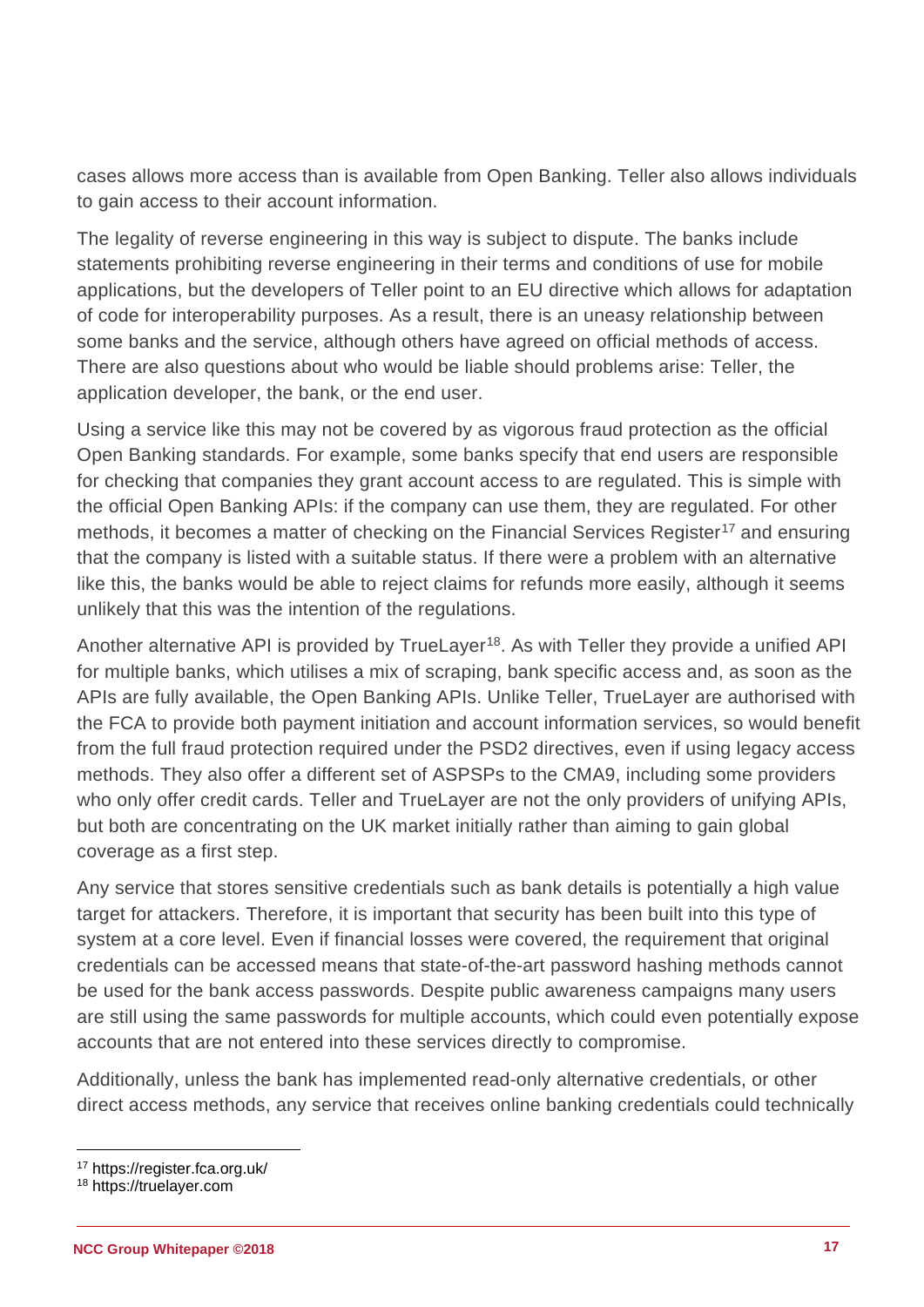perform any action that the account holder could, subject to any requirements for 2FA. Typically, sending money to a new recipient, configuring standing orders, and sending large amounts of money are considered by banks as risky operations that require a second factor to be used, but more subtle actions could equally be used to cause problems for account holders. These could include making additional payments to previously configured recipients, or transferring money between different types of account held with a specific bank (sending money from a current account to an ISA, for example, could cause problems with payment limits on ISAs or make it difficult to return the money to a current account). In these cases, it may be difficult to prove that the actions were unauthorised.

Some of the smaller banks operating in the UK have also provided their own API interfaces. Starling Bank<sup>[19](#page-17-1)</sup> and Monzo<sup>[20](#page-17-2)</sup> each provide APIs which give access to similar details as the Open Banking APIs, but which are not currently part of the Open Banking Directory. While these are of limited use to companies wanting to maximise customer accessibility, both of these APIs can be accessed by individuals wanting to monitor their own account activity. In some ways, these bank-specific APIs are closer to what some technical users were expecting from Open Banking, allowing for individuals who want to implement their own scripts for monitoring accounts.

### <span id="page-17-0"></span>**Conclusion**

Open Banking is a complex ecosystem of standards and software built by a mixture of banking giants, regulated third parties, and standards boards reacting to government decrees. As a result, at times it appears to be haphazard and incomprehensible, with companies being forced to rush through implementation or face censure by the FCA.

The key elements, however, are less haphazard, although the specific benefits or aims of these have not always been communicated clearly to end users, creating a climate of uncertainty. Despite what newspaper reports may suggest, the Open Banking system is not designed to expose account details to any business that takes payments from individuals, and there is no need to opt out of using it. Only specific types of businesses can access the data, and even then, only with the consent of the account holder.

It is not all plain sailing however. The launch delays and limited functionality in the initial release may make selling the benefits difficult, with smaller players taking the first steps towards using the APIs. Early predictions of large entities such as Google or Amazon moving into the banking advice sector have not yet come true, although they both have histories of

 $\overline{a}$ 

<span id="page-17-1"></span><sup>19</sup> https://developer.starlingbank.com/docs

<span id="page-17-2"></span><sup>20</sup> https://monzo.com/docs/